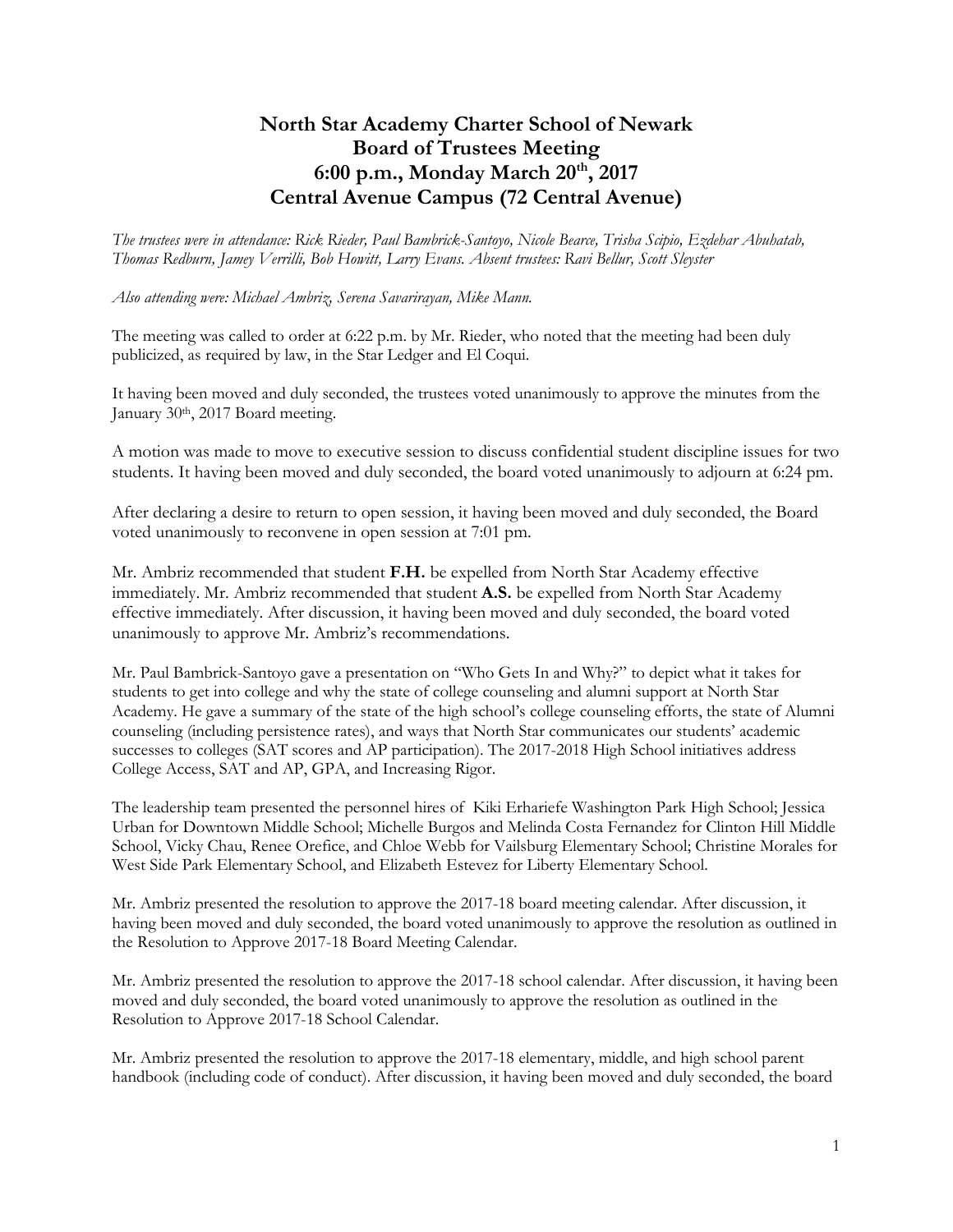voted unanimously to approve the resolution as outlined in the Resolution to Approve 2017-18 Elementary, Middle, and High School Parent Handbook (incl. Code of Conduct).

Mr. Ambriz presented the 2017-18 Title I parent involvement policy and school-parent compact for approval by resolution. After discussion, it having been moved and seconded, the Board voted unanimously to accept the resolution as outlined in the Resolution to Approve the 2017-2018 Title I Parent Involvement Policy and School-Parent Compact.

Mr. Ambriz presented the resolution to appoint 2017-2018 auditor. After discussion, it having been moved and duly seconded, the board voted unanimously to approve the resolution as outlined in the Resolution to Appoint 2017-2018 Auditor.

Mr. Ambriz presented the resolution to appoint 2017-2018 school business administrator. After discussion, it having been moved and duly seconded, the board voted unanimously to approve the resolution as outlined in the Resolution to Appoint 2017-2018 School Business Administrator.

Mr. Ambriz presented the resolution to authorize use of federal funds for employee salaries. After discussion, it having been moved and duly seconded, the board voted unanimously to approve the resolution as outlined in the Resolution to Authorize Use of Federal Funds for Employee Salaries.

Mr. Ambriz presented the preliminary resolution to award and execute contract for building repairs at 43 Alexander Street. After discussion, it having been moved and duly seconded, the board voted unanimously to approve the resolution as outlined in the Preliminary Resolution to Award and Execute Contract for Renovation Repairs at 43 Alexander Street.

Mr. Ambriz presented the preliminary resolution to award and execute contract for furniture vendor. After discussion, it having been moved and duly seconded, the board voted unanimously to approve the resolution as outlined in the Preliminary Resolution to Award Bid and Execute Contract for Furniture Vendor.

Mr. Ambriz presented the preliminary resolution to award and execute contract for janitorial services vendor. After discussion, it having been moved and duly seconded, the board voted unanimously to approve the resolution as outlined in the Preliminary Resolution to Award Bid and Execute Contract for Janitorial Services.

Mr. Ambriz presented the resolution to appoint Karin Gerald as the public agency compliance officer. After discussion, it having been moved and duly seconded, the board voted unanimously to approve the resolution as outlined in the Resolution to Appoint Public Agency Compliance Officer.

Mr. Ambriz presented the resolution to approve the written complaint policy. After discussion, it having been moved and duly seconded, the board voted unanimously to approve the resolution as outlined in the Resolution to Approve Written Complaint Policy.

Mr. Ambriz presented the resolution to approve financing and leasing of 571 18<sup>th</sup> Avenue. After discussion, it having been moved and duly seconded, the board voted unanimously to approve the resolution as outlined in the Resolution to Approve Financing and Leasing of 571 18th Avenue.

Mr. Ambriz presented the Finance and Facilities committee update, highlighting the preliminary budget for the 2017-18 school year.

Mr. Ambriz presented the resolution to approve the preliminary 2017-18 budget. After discussion, it having been moved and duly seconded, the board voted unanimously to approve the resolution as outlined in the Resolution to Approve Preliminary 2017-18 Budget.